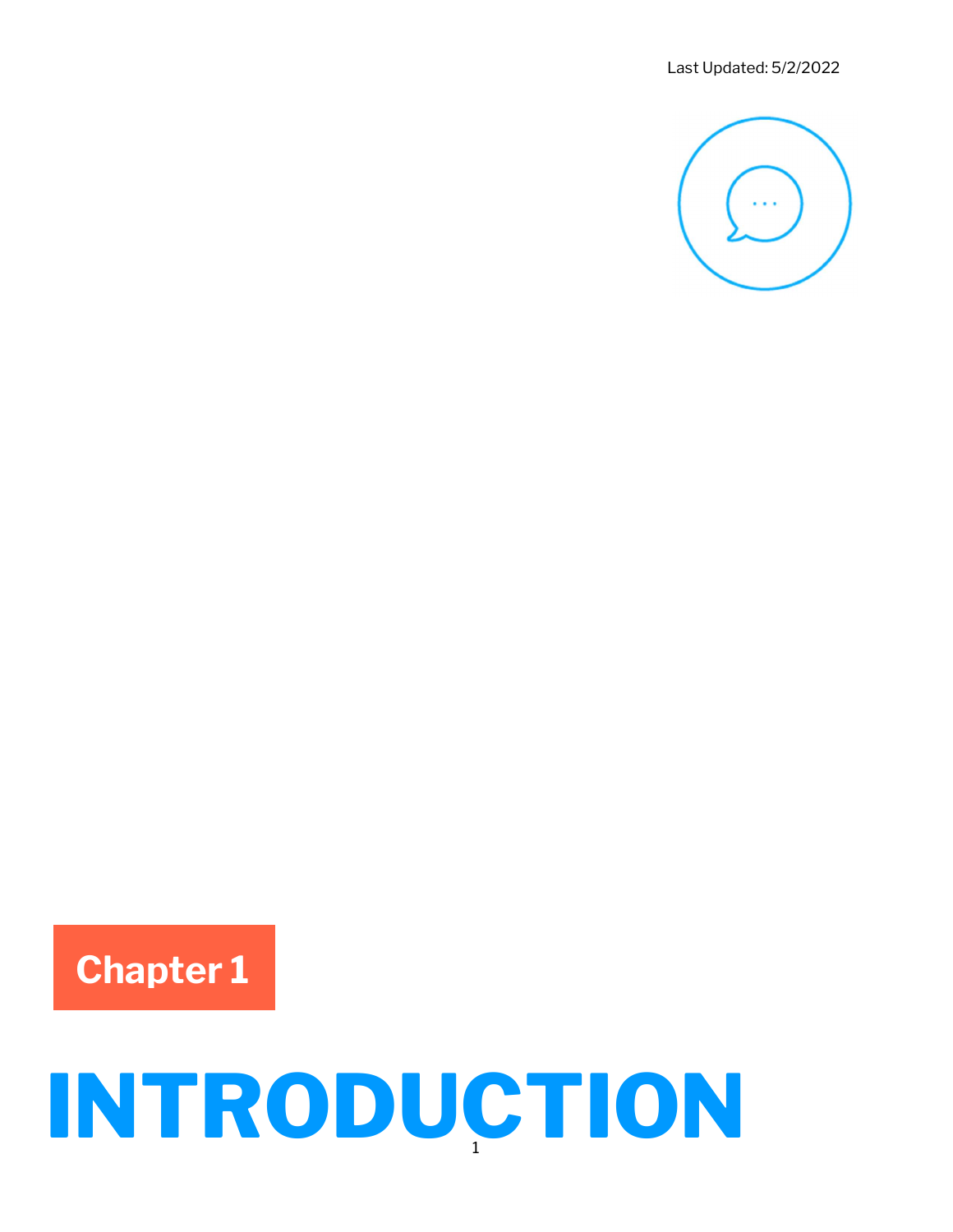## CHAPTER ONE: INTRODUCTION

### WHAT IS THIS GUIDE?

This is a guide for advocates who want to challenge the construction of LNG export terminals. LNG terminals are some of the largest pollution sources built in the US today. They are also among the more complex facility types to challenge because of the number of agencies involved and overlapping laws with which they must comply. The goal of this guide is to increase the number of advocates empowered to fight, stop, and police these facilities.

#### Who might benefit from this guide?

Advocates working in Texas and Louisiana in particular will benefit from this guide. This guide is geared toward legal practitioners, but a legal background is not necessary to understand this guide.

#### Why are we concerned about LNG export facilities now?

For many years, the U.S. was an importer of gas—the first major LNG facility was built in Massachusetts in 1971, and three others were built between then and 1982. Not until 2002 was another import facility (now known as Cameron LNG) permitted. During this time, only a single export facility was in operation, sending gas from Alaska to Japan.<sup>1</sup> And as recently as a decade ago, the Gulf of Mexico was being targeted as the ideal location for the construction of new facilities to import—not export—LNG.<sup>2</sup> In 2008 it was widely believed that "[t]he central issue in the development of LNG regasification [import] facilities in the U.S. is not whether these facilities will in fact be developed but where and to what extent."<sup>3</sup>

But the shale gas revolution<sup>4</sup> that was underway caused these predictions of import growth to fall flat (see right).





eta Source: U.S. Energy Information Administration, Natural Gas Monthly, May 2021

<sup>2</sup> Dismukes, supra note 1, 1.

<sup>1</sup> David E. Dismukes, Examination of the Development of Liquefied Natural Gas on the Gulf of Mexico, U.S. DOI, Minerals Management Service, Gulf of Mexico OCS Region, New Orleans, LA. OCS Study MMS 2008-017, 2008, 45. https://digital.library.unt.edu/ark:/67531/metadc955681/m2/1/high\_res\_d/4313.pdf (describing the ConocoPhillips LNG facility ("Kenai LNG"), a 68 Bcf per year liquefaction terminal located on the Kenai Peninsula of Alaska that has been under long-term contract with a Japanese company since 1969). See also "ConocoPhilips and Japan mark 50 years of LNG." Nov. 13, 2019. https://www.conocophillips.com/spiritnow/story/conocophillips-and-japan-mark-50-years-of-lng/.

<sup>&</sup>lt;sup>3</sup> Supra (emphasis added).

<sup>4</sup> U.S. Energy Information Administration (EIA), "Natural gas explained: Where our natural gas comes from," https://www.eia.gov/energyexplained/natural-gas/where-our-natural-gas-comes-from.php (last visited Mar. 31, 2022).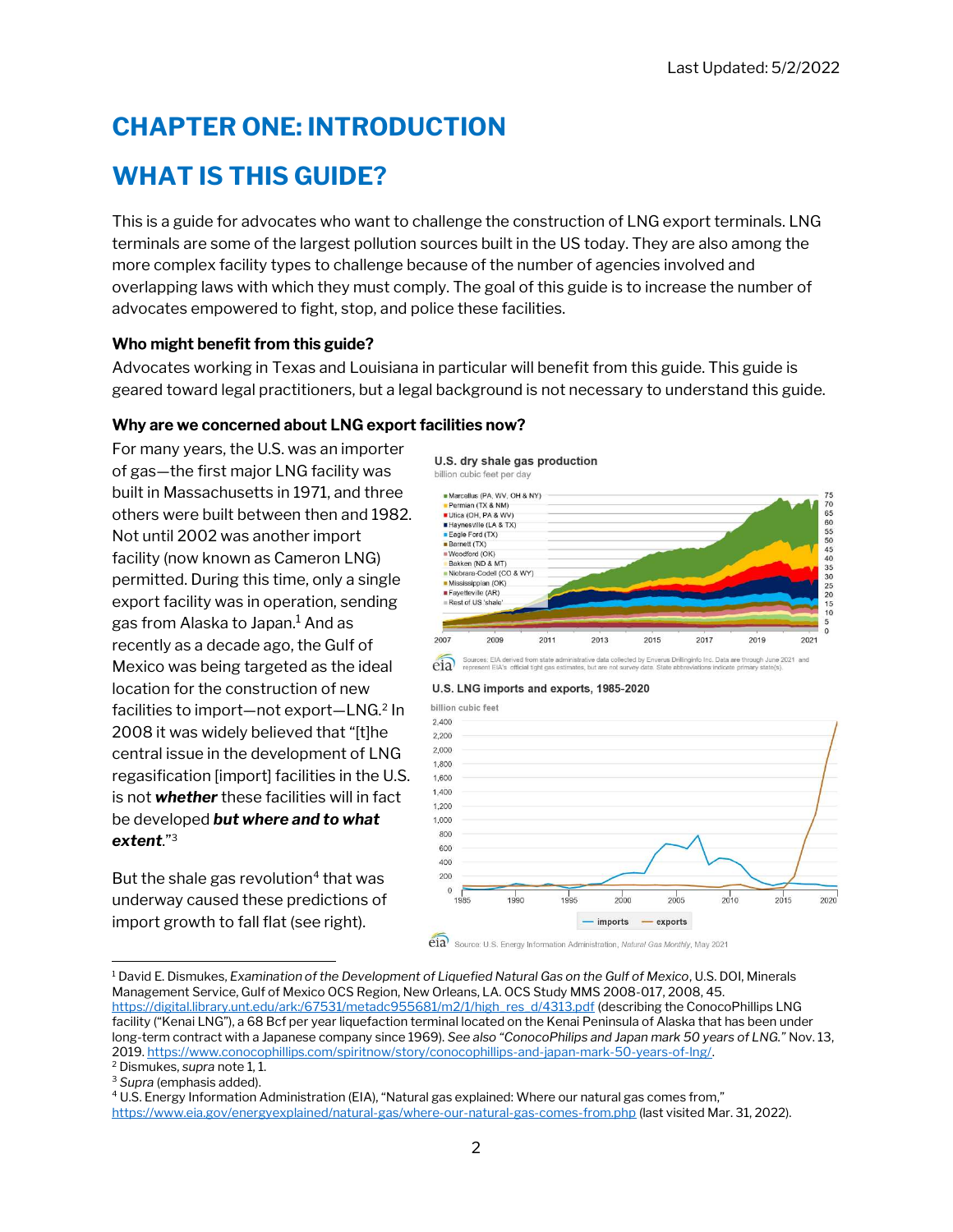Instead, the glut of gas in the U.S. has caused the industry to look to overseas markets to consume production. Instead of import terminals, companies have turned their attention to building export facilities, in a process that has skyrocketed in the last decade (see right $^5$ ):

Although approximately 55% of the total U.S. gas exports in 2020 were by pipeline, $^6$  the vast majority of the remainder is processed first in large LNG export terminals in which the gas is liquefied (cooled and compressed) for more dense storage and then exported in enormous LNG tanker ships. To keep up with the industry's expectations of the world's appetite for U.S. LNG, many applicants are currently seeking permits to expand the capacity of existing export terminals or to construct completely new export terminals.

If a significant number of the planned LNG export plants are constructed, the U.S. will be invested in a high-carbon, fossil-fuel energy infrastructure for decades to come. The recent explosion in LNG export permitting activities represents a unique moment for advocates to mount a concerted effort to push back against this expansion. Each facility has site-specific attributes that will make a regulatory challenge to it unique, but almost all will need the same suite of permits. And all will seek tax abatements from local and regional authorities to justify construction. This manual highlights the similarities among facilities, and ways to fight the permits, approvals, and tax abatements that will likely be sought.

Much like the fight to stop coal power plants from proliferating across America,<sup>7</sup> a concerted fight today will help stop the proliferation of gas from spreading across the globe. This is a unique opportunity to reduce reliance on fossil fuels and promote environmental justice here and abroad.

The anticipated increase in greenhouse gas emissions from the operation of these terminals is expected to dwarf that of terminals currently operating or under construction.<sup>8</sup> And the main component of gas is methane—one of the more potent greenhouse gases. This gas is notoriously leaky throughout the supply chain, and additional greenhouse gas emissions result from the fuel-intensive process of liquefying the gas for transport, as well as from transport and downstream uses. A



in carbon dioxide equivalents (CO2e), expressed in tons per year. Emissions reflect projects' maximum potential to emit, once fully-constructed, as specified in their New Source Review permits or federal environmental impact statements.

2020 study by the nonprofit Environmental Integrity Project (EIP) estimates that the 12 new terminals and 5 expansions that have construction authorization have the potential to emit over 67 million tons of greenhouse gases per year—"more climate-warming pollution than is released from

5 "U.S. LNG imports and exports, 1985-2020," U.S. Energy Information Administration (May 2021) https://www.eia.gov/energyexplained/natural-gas/liquefied-natural-gas.php.

 $^8$  Environmental Integrity Project, "Troubled Waters for LNG: The COVID-19 Recession and Overproduction Derail Dramatic Expansion of Liquefied Natural Gas Terminals" ("Troubled Waters"), Oct. 5, 2020, 15 (Fig. 5), https://environmentalintegrity.org/wp-content/uploads/2020/10/LNG-Report-10.5.20-updated.pdf.

 $6$  U.S. Energy Information Administration, "Natural gas explained: Natural gas imports and exports," https://www.eia.gov/energyexplained/natural-gas/imports-and-exports.php.

<sup>&</sup>lt;sup>7</sup> Michael Grunwald, "Inside the war on coal," Politico, May 26, 2015, <u>https://www.politico.com/agenda/story/2015/05/inside-</u> war-on-coal-000002/ (describing the history of the Beyond Coal campaign).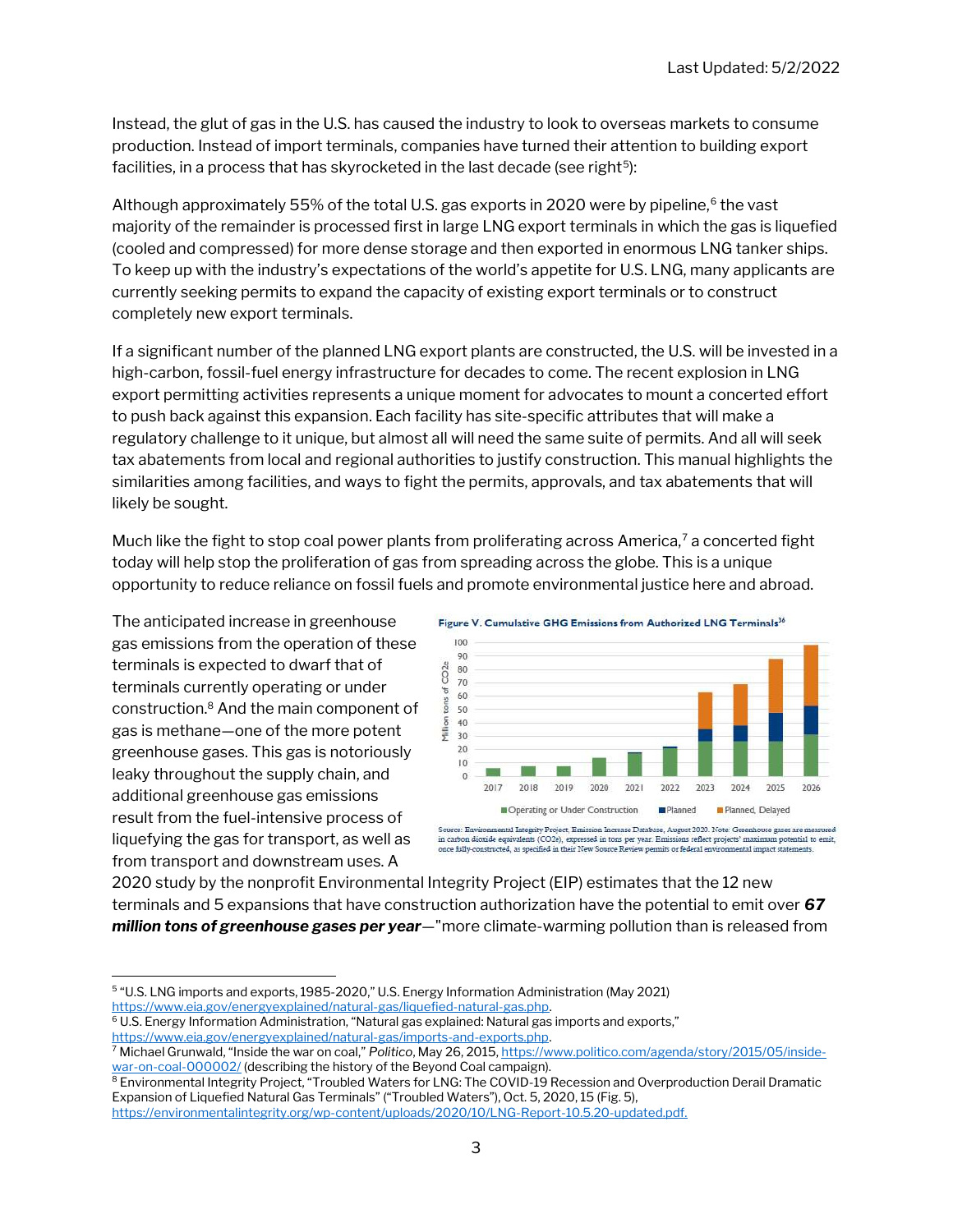**16 coal-fired power plants** operating around the clock."<sup>9</sup> These greenhouse gases associated with LNG will contribute to climate change that affects us no matter where the gas is ultimately consumed.

Unchecked, construction of new export capacity also will delay or interfere with the adoption of sustainable technologies for not just for the lifespan of a single twenty-year purchase agreement, but for decades to come. In fact, the lifespan of the Kenai terminal in Alaska<sup>10</sup> and the length of the lease agreements facilities enter into today<sup>11</sup> show that LNG export infrastructure can be kept alive and running for over half a century. That's fifty-plus years of greenhouse gas emissions that the planet simply cannot afford.

As for environmental justice, many of these facilities are sited in marginalized or low-income communities that already suffer disproportionately from industrial pollution. EIP's 2020 study estimates: "About 38 percent of the people living within three miles of proposed LNG facilities are people of color and Hispanics or Latinos, and 39 percent are low-income (defined as households earning less than \$24,120 annually)."<sup>12</sup> It's no secret that these communities continue to be targets for the siting of highly polluting industrial sources,<sup>13</sup> and the agencies responsible for approving LNG terminals have historically failed to seriously scrutinize the potential effects of pollution on neighboring communities.<sup>14</sup>

Construction and operation of currently planned LNG terminals will substantially degrade local environmental quality, threatening the health of nearby residents and damaging sensitive marine and shoreline ecosystems. The non-greenhouse gas emissions from these facilities during operation are enormous: the 2020 EIP study estimates that if all projects authorized for construction but not yet built become operational, the projects could release up to 4,000 tons **per year** of particulate matter, as well as 17,900 tons of nitrogen oxides, 27,000 tons of volatile organic compounds, 1,200 tons of sulfur dioxide, and 42,300 tons of carbon monoxide.<sup>15</sup> And air pollution is not all—impacts from construction, operation, and maintenance of export terminals (e.g., filling wetlands, dredging shipping channels, dumping of ballast water) cause water pollution that can harm marine ecosystems. LNG tanker traffic lessens the ability of others to use and enjoy shipping channels and neighboring waterfront. And all of this can end up damaging local economies, especially those based on tourism and fisheries.

release/2020/12/18/2147496/0/en/TEXAS-LNG-SUBSIDIARY-OF-GLENFARNE-GROUP-AND-ALDER-MIDSTREAM-ANNOUNCES-LONG-TERM-LEASE-WITH-THE-PORT-OF-BROWNSVILLE.html (describing Texas LNG's 50-year lease agreement with the Port of Brownsville).

<sup>13</sup> Clean Air Task Force, "Fumes Across the Fence-Line," Nov. 2017, 4, http://www.catf.us/wpcontent/uploads/2017/11/CATF\_Pub\_FumesAcrossTheFenceLine.pdf.

<sup>9</sup> Environmental Integrity Project, "Troubled Waters," 5 (emphasis added). <sup>10</sup> ConocoPhillips, "ConocoPhillips and Japan mark 50 years of LNG," Nov. 13, 2019,

https://www.conocophillips.com/spiritnow/story/conocophillips-and-japan-mark-50-years-of-lng/.

<sup>&</sup>lt;sup>11</sup> Texas LNG, "Texas LNG, Subsidiary of Glenfarne Group And Alder Midstream, Announces Long-Term Lease With The Port Of Brownsville," Global Newswire, Dec. 17, 2020, https://www.globenewswire.com/news-

<sup>&</sup>lt;sup>12</sup> Environmental Integrity Project, "Troubled Waters," 5.

<sup>&</sup>lt;sup>14</sup> Maya Weber, "DC Circuit faults FERC's environmental analysis in two LNG project orders," S&P Global, Aug. 3, 2021, https://www.spglobal.com/platts/en/market-insights/latest-news/electric-power/080321-dc-circuit-faults-fercsenvironmental-analysis-in-two-lng-project-orders (reporting on the D.C. Circuit's rejection and remand of FERC's 2019 approval of two Texas LNG terminals, in part because of FERC's faulty environmental justice analysis, which arbitrarily analyzed the impact on communities only within two miles of the projects, despite FERC's determination that environmental effects would extend well beyond two miles).

<sup>&</sup>lt;sup>15</sup> Environmental Integrity Project, "Troubled Waters" at 5 (emphasis added).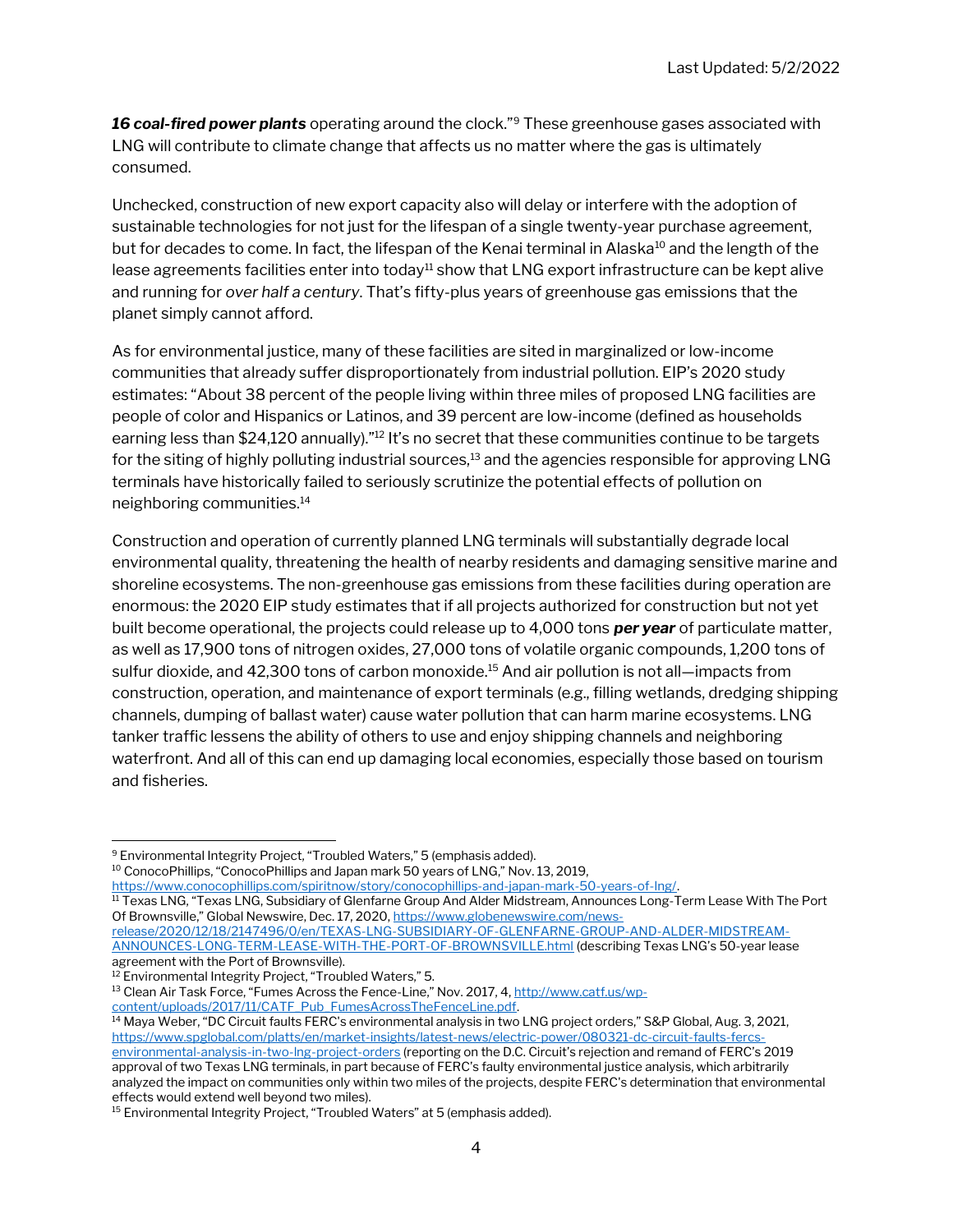Once facilities are permitted, it is basically impossible to put these harms to climate, communities, and the environment back in the box. Instead, these harms will be locked in for decades to come. With so many facilities seeking permits now, this is the moment for everyone to join in. Only by pooling resources and fighting these facilities on every front can success be possible.

#### What is an LNG terminal?

There are two main types of LNG terminals; export facilities and import facilities. Export facilities prepare gas for shipment by boat overseas. Import facilities receive LNG from boats and prepare it for distribution inside the United States. Some facilities, like Freeport LNG near Freeport, Texas, are capable of processing gas for both import and export in the same footprint. For both kinds of facilities there is some overlap between components, but some components are unique to each type.<sup>16</sup> In the United States the shift has been to build export—rather than import—terminals. This is because of the quantity of gas produced in the United States, and the demand abroad, as explained above.

A more in-depth discussion of the components of export terminals is found in Chapter 2. Also discussed in that chapter are the ancillary infrastructure and components that terminals depend on, such as pipelines and compressor stations.

#### How do I use this guide?

This guide is divided into chapters, the first being the one you are reading now. The second explains where the US LNG terminals are being located. Also included is a brief technical background of the components found in the typical export LNG terminals built, permitted, and proposed today. Each terminal is different, however, and when drafting comments advocates should rely on the proposals specific to the terminal they are challenging. Advocates familiar with the underlying technology should feel free to skip this chapter.

The third chapter provides a brief overview of the federal, state, and local laws that determine what permits, certifications, and approvals each terminal will need, as well as which agencies or actors are responsible for issuing permits, certifications, and approvals. This chapter strives to show the hierarchy of the laws so that an advocate can assess where resources are best allocated given potential goals (e.g., slow, stop, or police the facility).

The next six chapters (Chapters 4-9) are divided into the types of permits, approvals, and certifications that an LNG terminal typically seeks and needs to be built and operate:

- Chapter 4: Federal Energy Regulatory Commission (FERC) certification, as lead agency, of the environmental effects. FERC's documentation typically forms the basis for other federal agency's decisions
- Chapter 5: Department of Energy (DOE) certification, which approves the export of gas to specific nations

<sup>&</sup>lt;sup>16</sup> Import terminals need equipment to regasify the LNG, which has typically been either via closed or open loop system. Open loop systems are especially dangerous for fish and other aquatic populations, a concern that resulted in intense opposition to these projects in South Louisiana. Dismukes, supra note 1, 4. But export terminal do not need this technology—instead the gas is liquefied for transport, not reheated. Unique concerns exist for export terminals, which this guide seeks to highlight.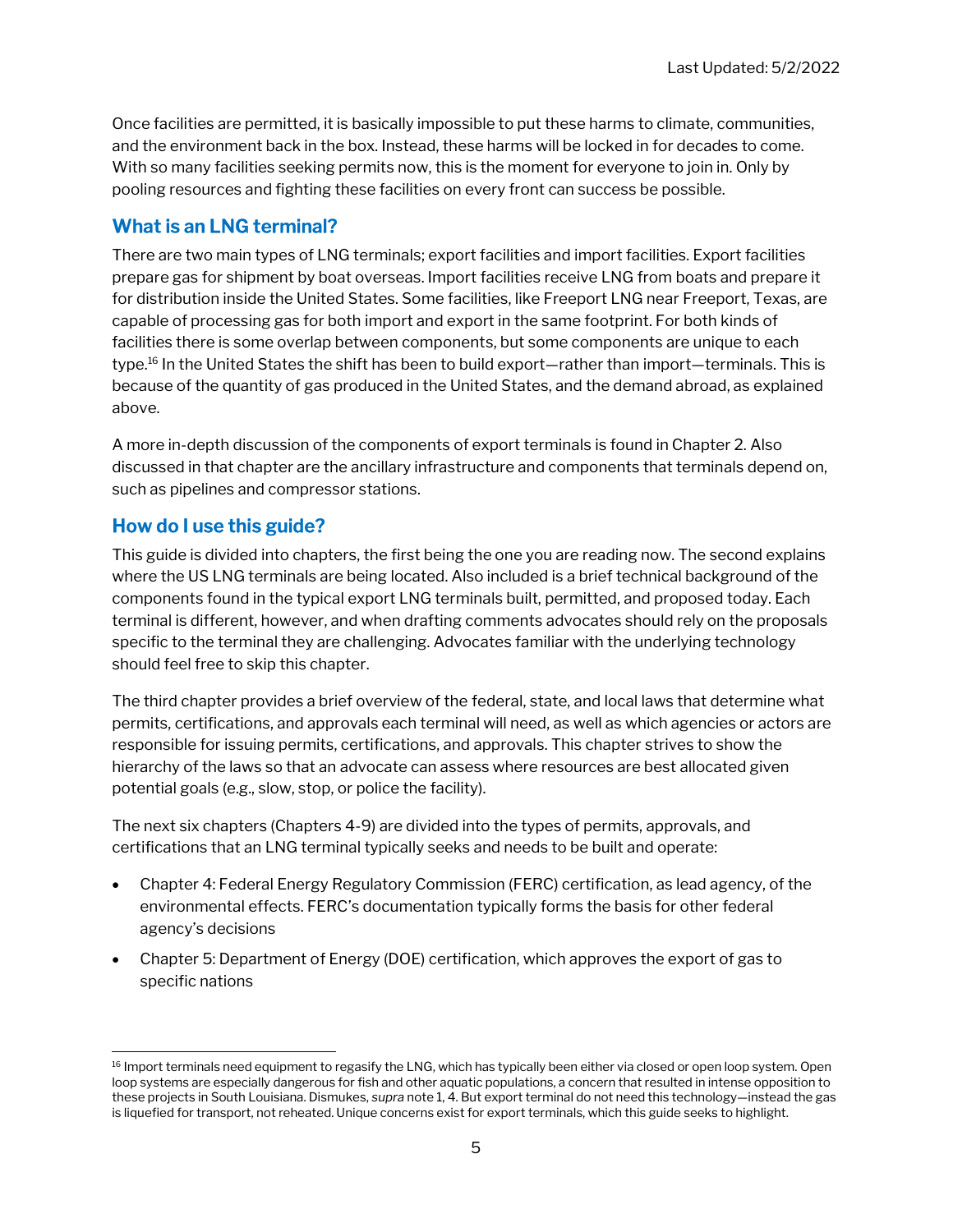- Chapter 6: U.S. Army Corps of Engineers (Corps) decisions and permits as to effects on the aquatic ecosystem and navigable waters (section 404, 10, 103 and 408 permits)
- Chapter 7: State water quality permits for each portion of the project and each federal license (Clean Water Act section 401)
- Chapter 8: Clean Air Act Permitting (focused on Texas and Louisiana)
- Chapter 9: Tax abatements (in particular those in Louisiana and Texas)

Chapter 10 highlights additional topics an advocate might be interested in, but that were not able to be covered in-depth in this guide: (1) coastal zone management permits and certifications; (2) easements and eminent domain; (3) the danger that certain state and local ordinances may be insufficient to stop projects because of the concept of preemption; (4) other agencies that play roles in the permitting process; and (5) permitting deepwater terminals.

Finally, the electronic appendix includes additional resources for advocates, such as previous comments, examples of filings, and other helpful documents.

#### What is not covered in this guide in-depth?

Not covered in depth are strategies specific to challenging LNG pipelines, or deepwater LNG terminals. The focus of this guide is on legal, not policy strategies. Coastal use permits are also not covered in depth, although they are discussed briefly in the last chapter, Chapter 10.

Even though this guide does not discuss pipelines in depth, it is important to look at LNG projects holistically. Sometimes it is easier to stop a project by challenging the pipeline. For example, if the project has a long pipeline, it may cross more wetlands and therefore have more hooks for challenging the Corps' section 404 permit (needed for dredging and filling aquatic ecosystems like wetlands). A pipeline also may impact more landowners and more environmental justice communities than a terminal, just based on its longer length. FERC also submits pipelines to a slightly different standard of review, as Chapter 4 discusses. FERC's approval of a pipeline also allows the developer to use eminent domain to seize land—a power not granted to terminal developers. The "Landowner's Rapid Response Guide," made available by the Property Rights and Pipeline Center at https://pipelinecenter.org/, offers step-by-step instructions, along with five videos, for challenging pipelines and their associated imminent domain claims.

Jordan Cove is a good example of why it is important to look at an LNG project holistically at the project and its location. With Jordan Cove, the pipeline was more vulnerable in part because its length increased the expected impact on nearby waters. In addition, Oregon law allowed for greater local input in the permitting process. There is no cookie-cutter approach to fighting an LNG terminal, and an advocate should collaborate with other advocates and attorneys knowledgeable in state and local law before tackling an LNG terminal challenge.

In the end, a successful campaign to stop an LNG project likely will entail engagement in many forums. When there are resources for multiple lines of attack, they should be deployed. Remember that for a new LNG project to proceed, its proponents must be successful in obtaining every required permit and approval. A successful LNG opponent only needs to block one of them.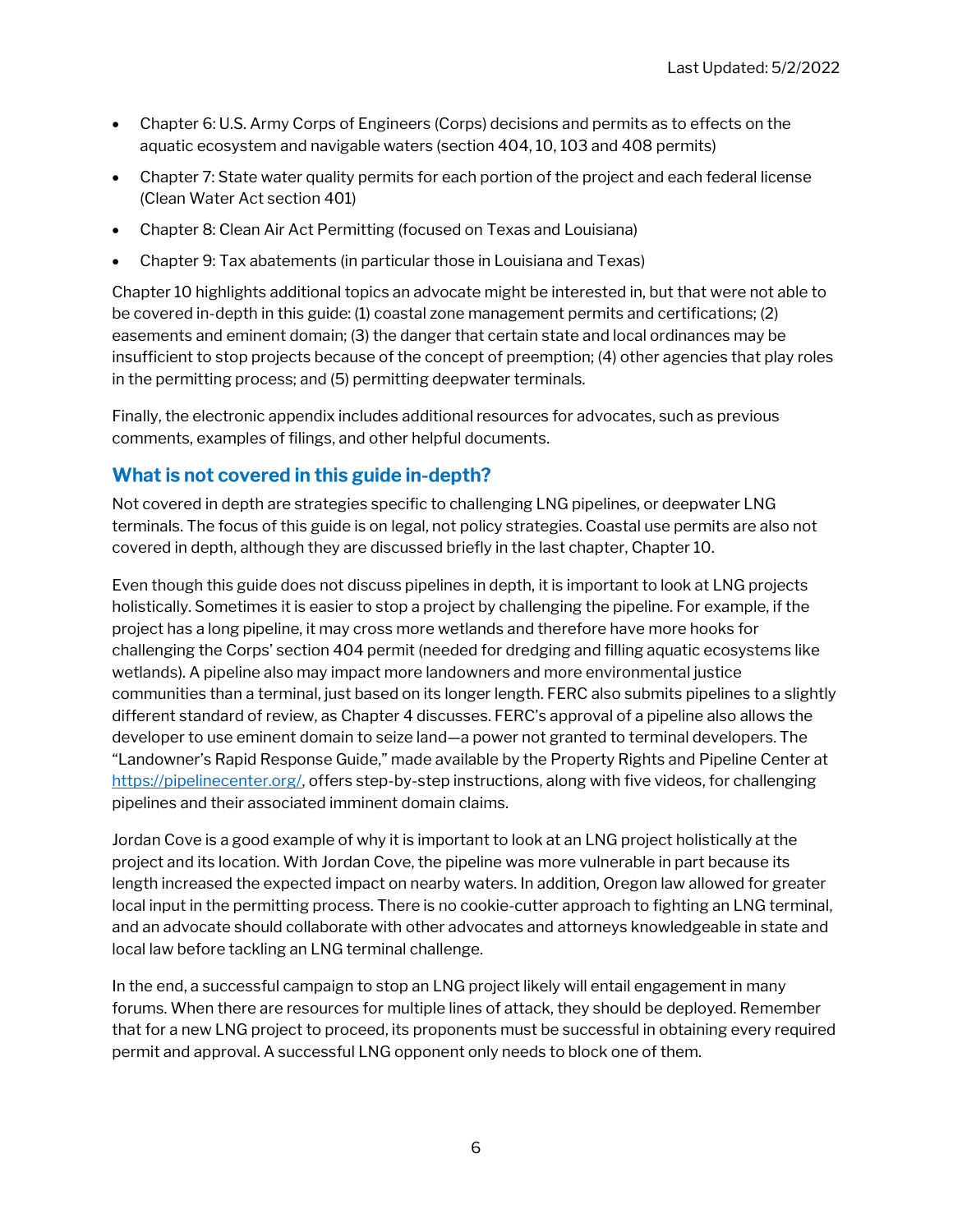#### What are other resources out there?

#### What resources on LNG and LNG regulation already exist?

This is by no means the only resource available for learning about LNG facilities and for challenging permits. Some other resources include:

Regulatory and Permitting Database. OpenEI. https://openei.org/wiki/RAPID/Roadmap.

A National Renewable Energy Laboratory collaborative website funded by the Department of Energy and others with summary pages and flowcharts for state and federal permits required for renewable energy projects—permitting requirements that overlap with LNG terminals. Use the search function on the RAPID page (above link) to search by permit (e.g., "404") or agency. Although the site is hosted by NREL, non-government entities and individuals may edit the site, so information should be crosschecked with the permitting agencies.

 EPA's Liquefied Natural Gas Regulatory Roadmap. https://www.epa.gov/sites/default/files/2015- 08/documents/lng\_regulatory\_roadmap.pdf.

This is EPA's 44-page general overview of the environmental laws and regulations applicable to LNG facilities. Note that it was published in 2006, and therefore is not as up to date as this Guide, but it may provide a helpful source for big-picture requirements.

- Troubled Waters for LNG: The COVID-19 Recession and Overproduction Derail Dramatic Expansion of Liquefied Natural Gas Terminals. Environmental Integrity Project. Oct. 5, 2020. https://environmentalintegrity.org/wp-content/uploads/2020/10/LNG-Report-10.5.20 updated.pdf.
- Global LNG Fundamentals, Department of Energy Award No. DE-FE0024160. Oct. 2017. https://www.energy.gov/sites/prod/files/2017/10/f37/Global%20LNG%20Fundamentals\_0.pdf

231-page handbook covering a broad spectrum of topics involved with developing and financing an LNG project, covering in depth the considerations for an LNG export project and development of a diverse domestic market. From the perspective of international countries interested in LNG. Good for understanding LNG from the importer's perspective, as well as a primer on LNG.

Oil and Gas Watch. https://oilandgaswatch.org/.

Oil and Gas Watch is a free, public inventory that tracks new and expanded oil, gas, and petrochemical infrastructure projects across the United States. Use the map to navigate to the facility of interest. Clicking on any facility will pull up a summary table of emissions information including current permit status. Clicking on the links in the table for more information opens a dropbox of folders organized by state and further subdivided by facility. Many permit documents are available this way, including those for LNG facilities.

The Federal Government's Regulations Website, https://www.regulations.gov/.

Some dockets are searchable on this website. Note that not all agencies update to this site, for example, EPA is much more consistent in updating than the EPA. For information on how to navigate this site, see the tutorial here: https://www.youtube.com/watch?v=29O-jouzwD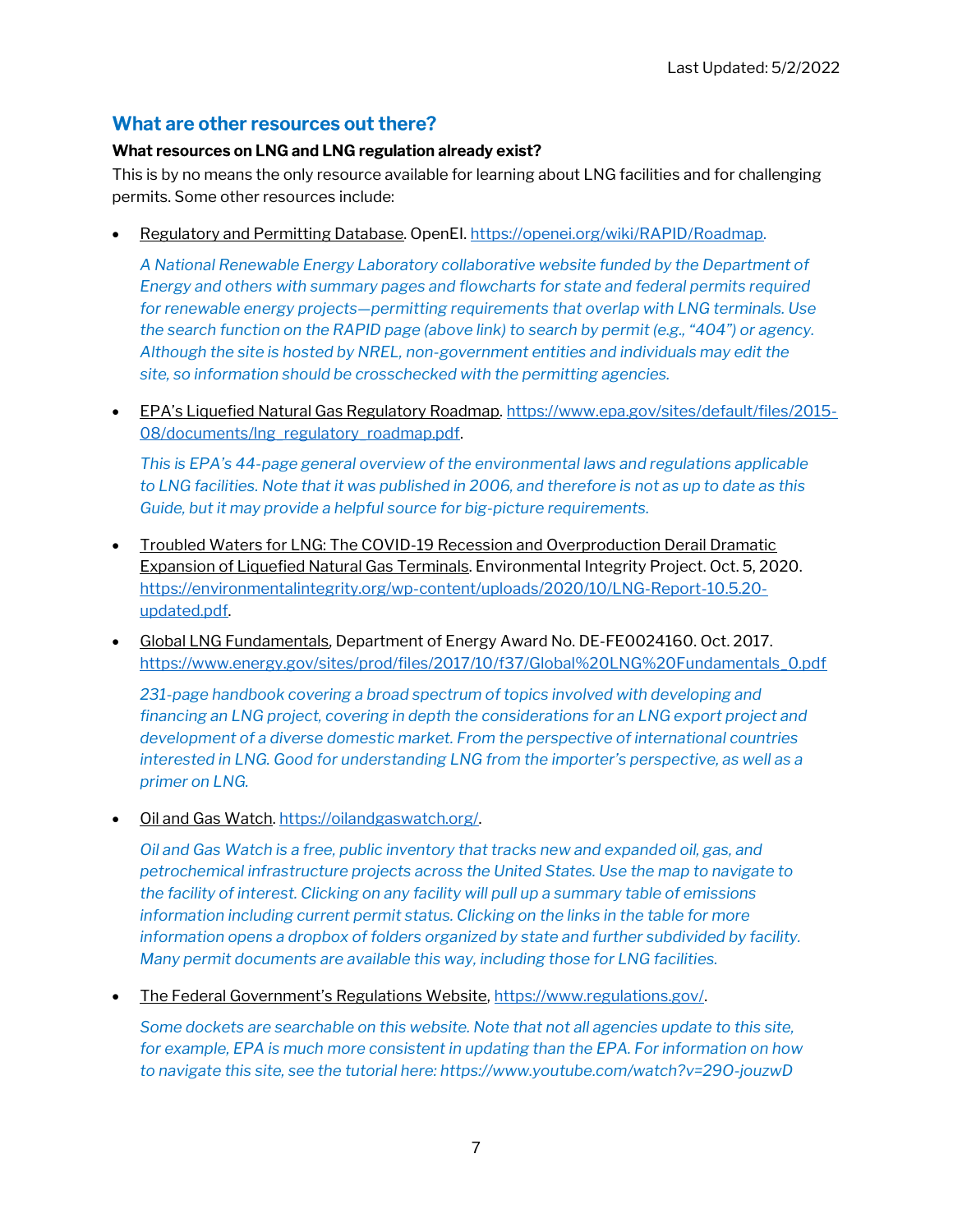The Federal Government's Freedom of Information Act (FOIA) Website, https://foiaonline.gov/foiaonline/action/public/home.

A centralized location to track FOIA requests. Not all agencies participate—as relevant to LNG challenges, currently only the EPA and the Department of the Interior (which includes Fish & Wildlife Services) participate. One point of advocacy could be pushing FERC, the Army Corps of Engineers, and the Department of Energy to participate here too.

Clean Air Task Force's Life Cycle Assessment Tool, Sept. 10, 2021.

Clean Air Task Force has developed a Life Cycle Assessment Tool to address the variability and range of lifecycle emissions associated with generating power from either coal or LNG. "It is an interactive spreadsheet tool in which key parameters can be directly adjusted to specific local conditions, allowing the user to explore and compare different fuel options. This customizable model can be used to explore the range of lifecycle emissions associated with coal and gas power."

- BankTrack, https://www.banktrack.org/, is a group tracking the financing behind fossil fuel projects, including LNG export terminals. The information compiled here could be useful for public awareness campaigns.
- U.S. Climate Change Litigation: Columbia Law School and Arnold & Porter's free database of select cases related to environmental issues organized by the laws they address and jurisdiction. This should not be used as a substitute for a legal research database like Westlaw or Lexis, but it is a free compilation of major cases and some of the case briefing as well. http://climatecasechart.com/climate-change-litigation/us-climate-change-litigation/.
- Sailing to Nowhere: Liquefied Natural Gas Is Not an Effective Climate Strategy. NRDC Report. Dec. 2020. https://www.nrdc.org/sites/default/files/sailing-nowhere-liquefied-natural-gasreport.pdf.

#### What are examples of challenges that have been brought against LNG facilities before?

There have been numerous challenges to LNG export terminals. Where relevant this guide cites many of the comments, briefing, orders, and environmental documents from a diversity of projects. Many of these documents can be found directly in the Appendix. The following export terminal projects summarized below are highlighted for their uniqueness and the number of challenges brought against them. In addition, two stand-alone pipeline projects are highlighted for the parallels that can be drawn in challenges to terminals.

Jordan Cove Energy Project (Oregon).<sup>17</sup> This combined terminal and pipeline project was defeated thanks to challenges on many fronts, including through avenues that are only available because of unique state and local laws that provide robust avenues for public participation. Because of advocates' efforts, the entire project was cancelled.<sup>18</sup> In 2011, the Department of **Energy (DOE)** granted the project a license to export gas to free-trade countries; in 2014 DOE granted conditional approval for exports to non-free-trade countries, finding that the exports were not inconsistent with the public interest. DOE made its conditional approval final in 2020. Advocates challenged the DOE approvals administratively. On the FERC front, in February 2012,

<sup>&</sup>lt;sup>17</sup> Unless otherwise noted, the summary for this project is from: https://www.gem.wiki/Jordan\_Cove\_LNG\_Terminal. <sup>18</sup> Niina Farah, N., Miranda Willson, and Carlos Anchondo, "Jordan Cove project dies. What it means for FERC, gas," E&E News, Dec. 2, 2021, https://www.eenews.net/articles/jordan-cove-project-dies-what-it-means-for-ferc-gas/.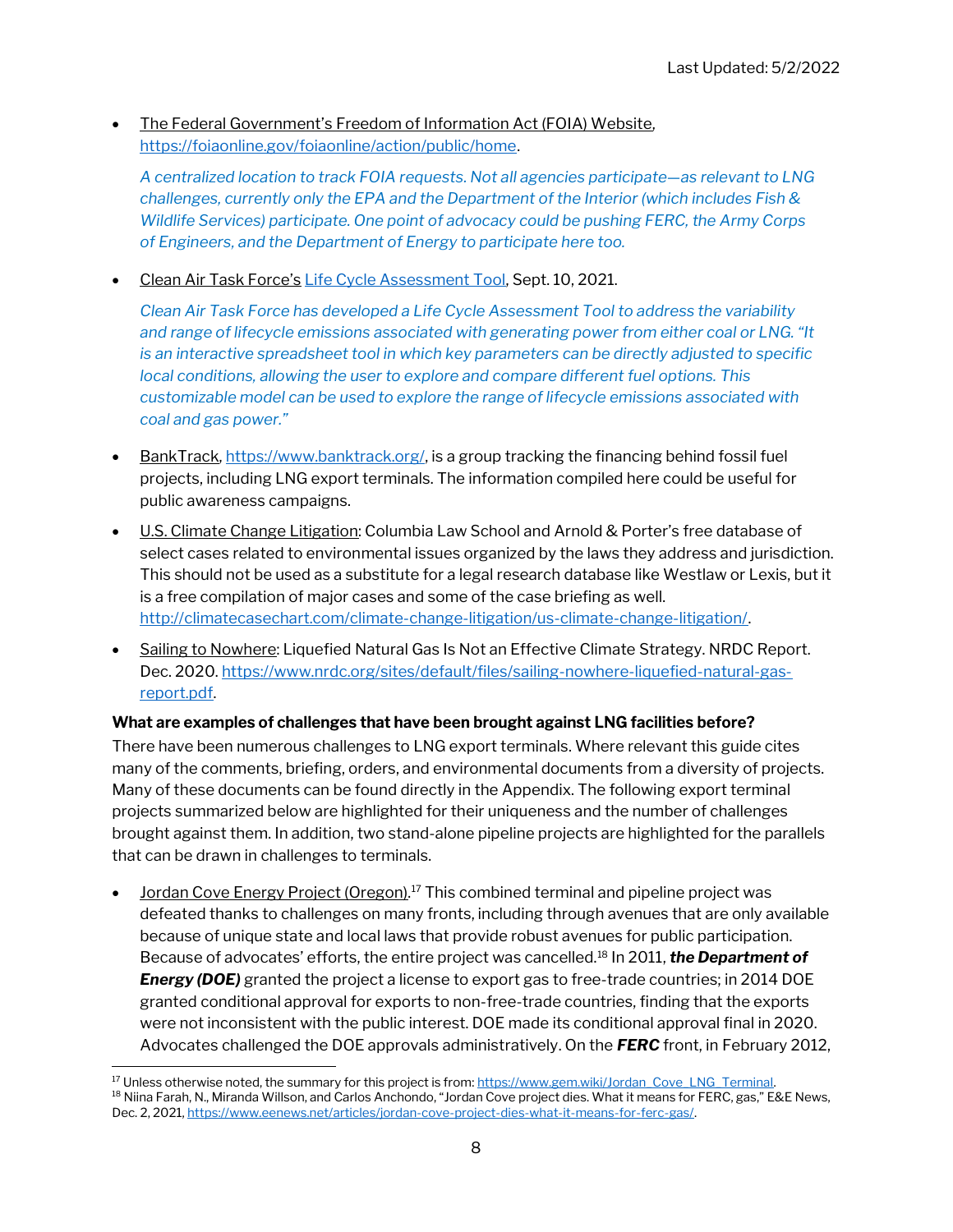the project pre-filed its application with FERC. In 2016, FERC rejected the pipeline portion, a first for the agency (the company was allowed to refile). FERC approved the project in 2020, and advocates quickly requested rehearing. When FERC failed to withdraw its certification, the advocates appealed to the D.C. Circuit. That court evidenced skepticism about the project and in November 2021, gave FERC 90 days in which to reconsider whether a stay of its order is appropriate, given the circumstances.<sup>19</sup> As for **state challenges**, in February 2020, Oregon found that the project was inconsistent with its coastal use plan under the Coastal Zone Management Act (the federal coastal consistency review). The state also denied the section 401 water quality permit and a state dredging permit. FERC upheld the state's denial of the water quality permit in January 2021. On December 1, 2021, the developers officially pulled the plug on the project, citing its inability to get state permits.<sup>20</sup>

The three Brownsville terminals: Rio Grande LNG, Texas LNG, Annova LNG (Texas).<sup>21</sup> Advocates brought a variety of challenges to all three of the export terminals proposed next to and across from each other along the Brownsville Ship Channel in south Texas. Challenges focused on the approvals given by FERC and Fish & Wildlife Service's supporting analyses. For Rio Grande LNG, challenges were also brought to the Army Corps of Engineers permit and the state air permit. The Corps challenge is on-going. No challenges were brought to the DOE authorizations for any of the three facilities but local governments did attempt to challenge the lease agreements the terminals had with the Port of Brownsville.<sup>22</sup>

Federal authorization for Rio Grande LNG, by far the largest of the three at 27 metric tons per annum (mtpa), is at this time being reconsidered by **FERC**, after a successful challenge at the D.C. Circuit sent the certification back to FERC to fix its flawed environmental justice and climatechange analyses. FERC has been allowed to let its certification stand while it redoes those analyses, as the court found FERC "is likely to remedy any deficiencies." Towards the end of the permitting process, Rio Grande LNG revealed that it was changing its design from a six-train terminal to five. This derailed advocates' challenge to the facility's section 404 Clean Water Act permit from the **Army Corps of Engineers**, which advocates had appealed to the Fifth Circuit. That court paused proceedings until the Corps issued a revised permit to reflect the changes in dimensions of the facility, which it did in September 2021.<sup>23</sup> As of December 2021, advocates are challenging the reissued permit in the Fifth Circuit.<sup>24</sup> Challenges to the biological opinions and incidental take statements issued by the U.S. Fish and Wildlife Service were ultimately

https://www.enr.com/articles/52921-court-pushes-ferc-to-reassess-its-2020-signoff-of-10b-jordan-cove-lng. <sup>20</sup> Farah, "Jordan Cove project dies. What it means for FERC, gas."

<sup>&</sup>lt;sup>19</sup> Niina Farah, "Court grills FERC on climate, eminent domain review of gas project," Oct. 29, 2021, https://www.eenews.net/articles/court-grills-ferc-on-climate-eminent-domain-review-of-gas-project/; Mary B. Powers, "Court Pushes FERC to Reassess Its 2020 Signoff of \$10B Jordan Cove LNG," Nov. 9, 2021,

<sup>&</sup>lt;sup>21</sup> Unless noted, the summaries for these projects are from: https://www.gem.wiki/Rio\_Grande\_LNG\_Terminal (Rio Grande LNG); https://www.gem.wiki/Annova\_LNG\_Terminal (Annova LNG); https://www.gem.wiki/Texas\_LNG\_Terminal (Texas LNG). <sup>22</sup> Davila Gaige. "Rio Grande LNG and BND amend lease, amid global oil and gas market uncertainty," Port Isabel-South Padre Press, May 8, 2020, https://www.portisabelsouthpadre.com/2020/05/08/rio-grande-lng-and-bnd-amend-lease-amid-globaloil-and-gas-market-uncertainty/.

<sup>&</sup>lt;sup>23</sup> Sierra Club, "Local Residents, Environmental Groups File Three New Lawsuits Challenging Rio Grande Valley LNG Export Terminals," Mar. 27, 2020, https://www.sierraclub.org/press-releases/2020/03/local-residents-environmental-groups-filethree-new-lawsuits-challenging-rio.

 $\frac{1}{24}$  Sebastien Malo, "Texas natural gas projects face fresh environmental challenge," Reuters, Nov. 19, 2021, https://www.reuters.com/legal/litigation/texas-natural-gas-projects-face-fresh-environmental-challenge-2021-11-19/.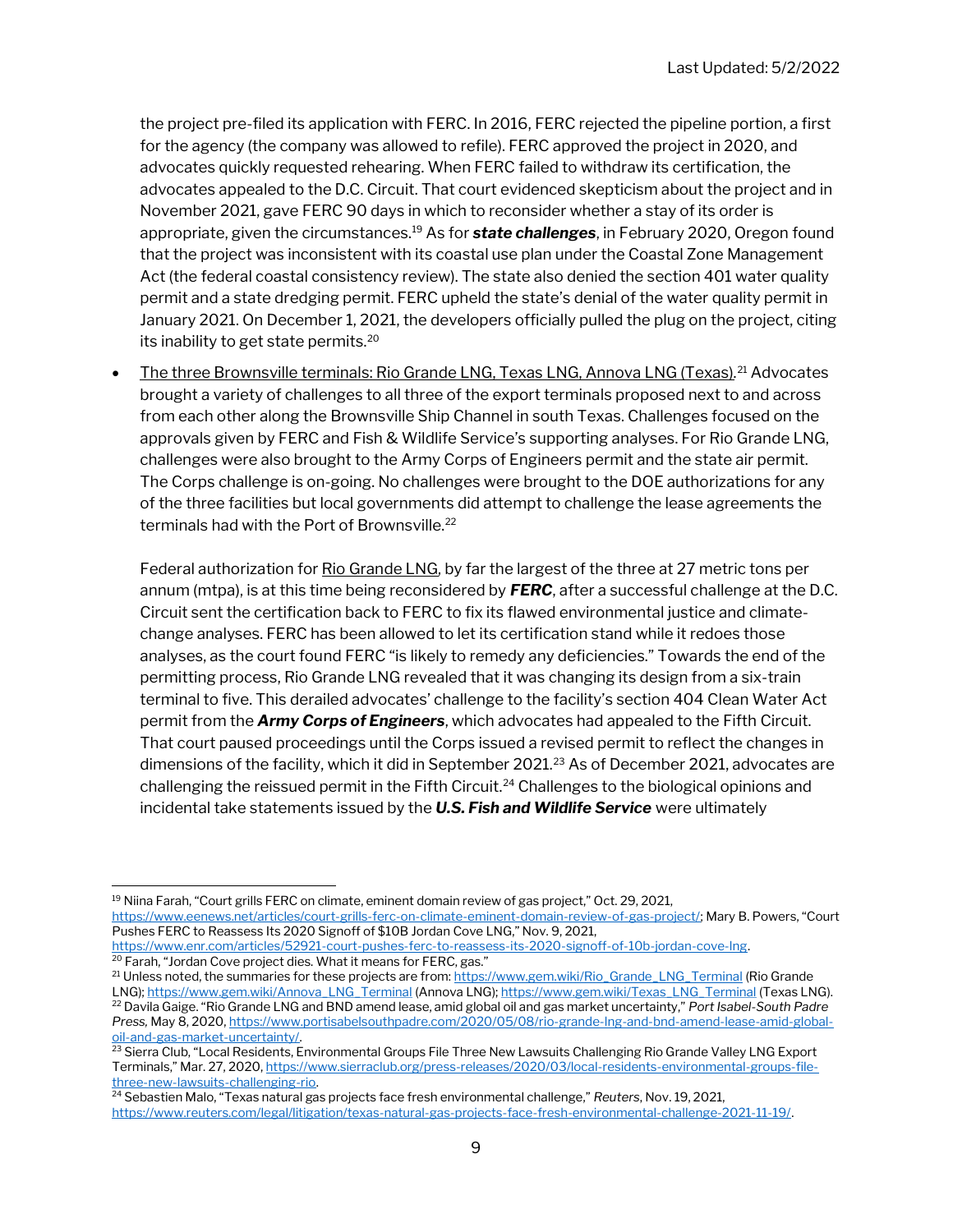unsuccessful.<sup>25</sup> (Overturning Fish and Wildlife Service's analyses would have severely weakened the legal support for FERC's certification, which relied on those analyses.) Advocates' Fifth Circuit challenge to the **state air permit** was denied on standing.<sup>26</sup> In 2021 Rio Grande LNG announced that it planned to incorporate carbon capture technology despite having argued against its feasibility in challenges to its state air permit.<sup>27</sup> As January 2022, opposition to the terminal is on-going.

Annova LNG, the second largest terminal of the three, at 6.5 mtpa and with six trains, was cancelled in March 2021 after it failed to secure any long-term offtake contracts or reach a final investment decision. Advocates believe that its difficulties were exacerbated by the number of challenges brought against the facility. For example, in 2020, advocates had challenged the **FERC** certification, which issued in 2019. A challenge to the biological opinions and incidental take statements issued by the U.S. Fish and Wildlife Service was ultimately unsuccessful.<sup>28</sup>

Texas LNG, the smallest terminal at 4 mtpa, also received an adverse ruling at the D.C. Circuit on its FERC certification. As with the Rio Grande LNG challenge, the court told FERC to remedy its climate change and environmental-justice analyses. As of January 2022, the opposition to this facility continues.

 Alaska LNG export terminal (Alaska).<sup>29</sup> DOE and FERC challenges are on-going. Planned to be located southwest of Anchorage in Nikiski, Alaska, the project is a three-train, 20.1 mtpa facility that would deliver 3.5 billion cubic feet of gas a day from Alaska's North Slope gas fields through the proposed 800-mile Alaska LNG Pipeline to the terminal, much of which destined for export to Asia. The proposal originally involved BP, ConocoPhillips, ExxonMobil, and the state-owned Alaska Gasline Development Corporation. But the private oil companies pulled out of the project as an LNG surplus shook gas prices. Alaska's Gasline Development Corporation submitted its application to FERC on April 17, 2017, which was approved in May 2020. In June 2020, advocates that had been *challenging the FERC process* filed a formal request for FERC to reconsider its approval. Filed by the Chickaloon Village Traditional Council, the Center for Biological Diversity, Earthjustice, the Northern Alaska Environmental Center and Sierra Club, the appeal charged that FERC's approval failed to consider the project's impacts on climate change and endangered species, including polar bears, Cook Inlet beluga whales and North Pacific right whales. There has also been a **DOE challenge**. In August 2020, the US Department of Energy issued the project with a final authorization for LNG exports to all countries. In 2021, the DOE granted advocate's request for rehearing of DOE's export authorization and as of January 2022, DOE is conducting further studies as to whether exporting gas from Alaska is in the public interest. Specifically, DOE gave notice that it would be preparing to issue a supplemental Environmental Impact Statement for the project in July 2021 to analyze potential environmental impacts associated with gas

<sup>&</sup>lt;sup>25</sup> Jamison Cocklin. "Fifth Circuit Finds Pipeline to Feed Rio Grande LNG Minor Threat to Wild Cats in South Texas." Natural Gas Intelligence, March 11, 2021, https://www.naturalgasintel.com/fifth-circuit-finds-pipeline-to-feed-rio-grande-lng-minorthreat-to-wild-cats-in-south-texas/.

<sup>&</sup>lt;sup>26</sup> Shrimpers and Fishermen of the RGV v. TCEQ, No. 19-60558 (5th Cir. 2020) https://law.justia.com/cases/federal/appellatecourts/ca5/19-60558/19-60558-2020-07-31.html.

<sup>&</sup>lt;sup>27</sup> "NextDecade proposes carbon capture for Texas Rio Grande LNG project," Reuters, Mar. 19, 2021, https://www.reuters.com/article/us-nextdecade-carboncapture/nextdecade-proposes-carbon-capture-for-texas-rio-grandelng-project-idUSKBN2BB1DC.

<sup>&</sup>lt;sup>28</sup> Sierra Club v. Department of Interior, No. 20-60319 (Mar. 10, 2021) https://law.justia.com/cases/federal/appellatecourts/ca5/20-60319/20-60319-2021-03-10.html.

<sup>&</sup>lt;sup>29</sup> Unless otherwise noted, the summary for this project is from: https://www.gem.wiki/Alaska\_LNG\_Terminal.